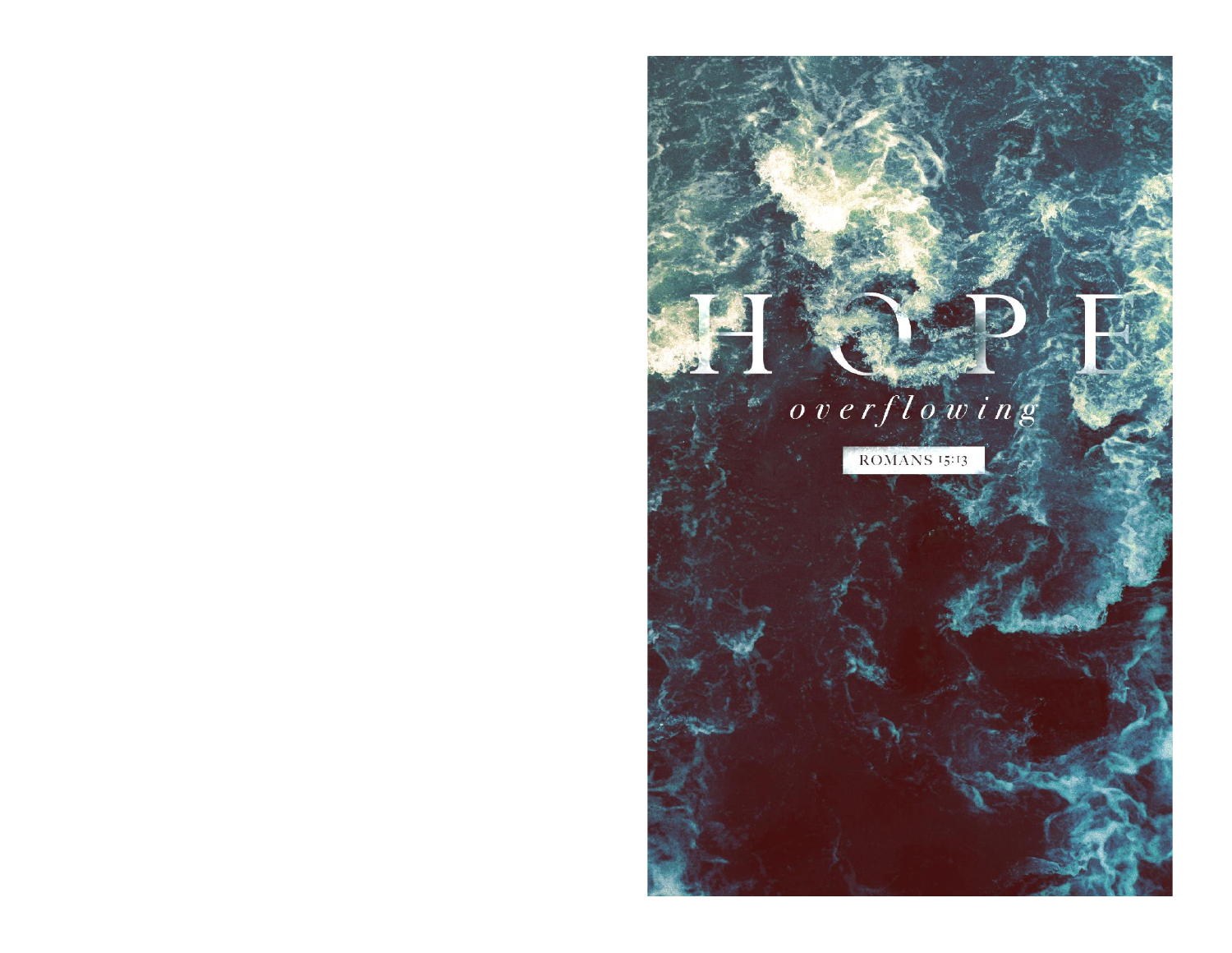

*Pastor David Niemela* May 15, 2022

## *Fourth Sunday after Easter*

*WELCOME VISITORS: Please sign the guest book in the Narthex. We will be using pp. 2-5 in the Ambassador Hymnal for our order of worship. If you would like more information about UFLC, visit unitedfreeaflc.com.*

NEWS OF OUR FELLOWSHIP WELCOME AND PRAYER BACCALAUREATE PRESENTATION & PRAYER OPENING HYMN: #226 "Love Divine, All Love Excelling" CONFESSION OF SIN

SCRIPTURE READINGS Old Testament: Isaiah 12:1-6 Epistle: James 1:17-21

CONFESSION OF FAITH ~ Apostles' Creed  $OFERING \sim Free$ -will *Annual Galilee Bible Camp Corporation Offering in Narthex*

CHILDREN'S MESSAGE

- HYMN: #173 "What A Friend We Have in Jesus"
- MESSAGE: "In Jesus' Name, Pt. 1: Joy" John 16:16-24
- HYMN: #190 "Sweet Hour of Prayer"

CONGREGATIONAL AND LORD'S PRAYER  $p.5$ 

BENEDICTION & THREE-FOLD AMEN p. 5 CLOSING HYMN #251 "God Be With You"

*GO IN PEACE & SERVE THE LORD*

## What's Happening This Week?

#### **Today, May 15**

8:45 a.m. — Adult Sunday School 10 a.m. — Worship Service*~ UFLC Baccalaureate Potluck to follow service. Esther group serving.*

#### **Wednesday, May 18**

6 p.m. — Youth Group, cookout at Niemela's  $(7<sup>th</sup>-12<sup>th</sup>)$ *Note: youth group for May 25 is cancelled due to GMR Baccalaureate.*

**Saturday, May 21** 7 a.m. — Men's Group (TBD)

#### **Next Sunday, May 22**

8:45 a.m. — Adult Sunday School 10 a.m. — Worship Service *Youth Team Meeting to follow service* Offering received toward Ukraine Crisis (Kingdom Capital Fund): \$2,925

#### *Looking Ahead*

- ➢ GMR Baccalaureate, May 25
- $\triangleright$  June 3-5 (see insert)
- ➢ Potluck (Martha group serving), June 5.
- ➢ AFLC Annual Conference, Osceola, WI, June 15-18

MAY/JUNE UNITED VOICE NEWSLETTER: Available in the Narthex.

Last Sunday's Attendance: 62 May Ushers: Charles and Sawyer Strand

*Pastor David Niemela ~ Cell #320-469-7392 ~ dav.niemela@gmail.com Please have items for the bulletin to Jenny by midnight Wednesdays. Call/text 320-583-9782 or email at unitedfreegreenbush@gmail.com.*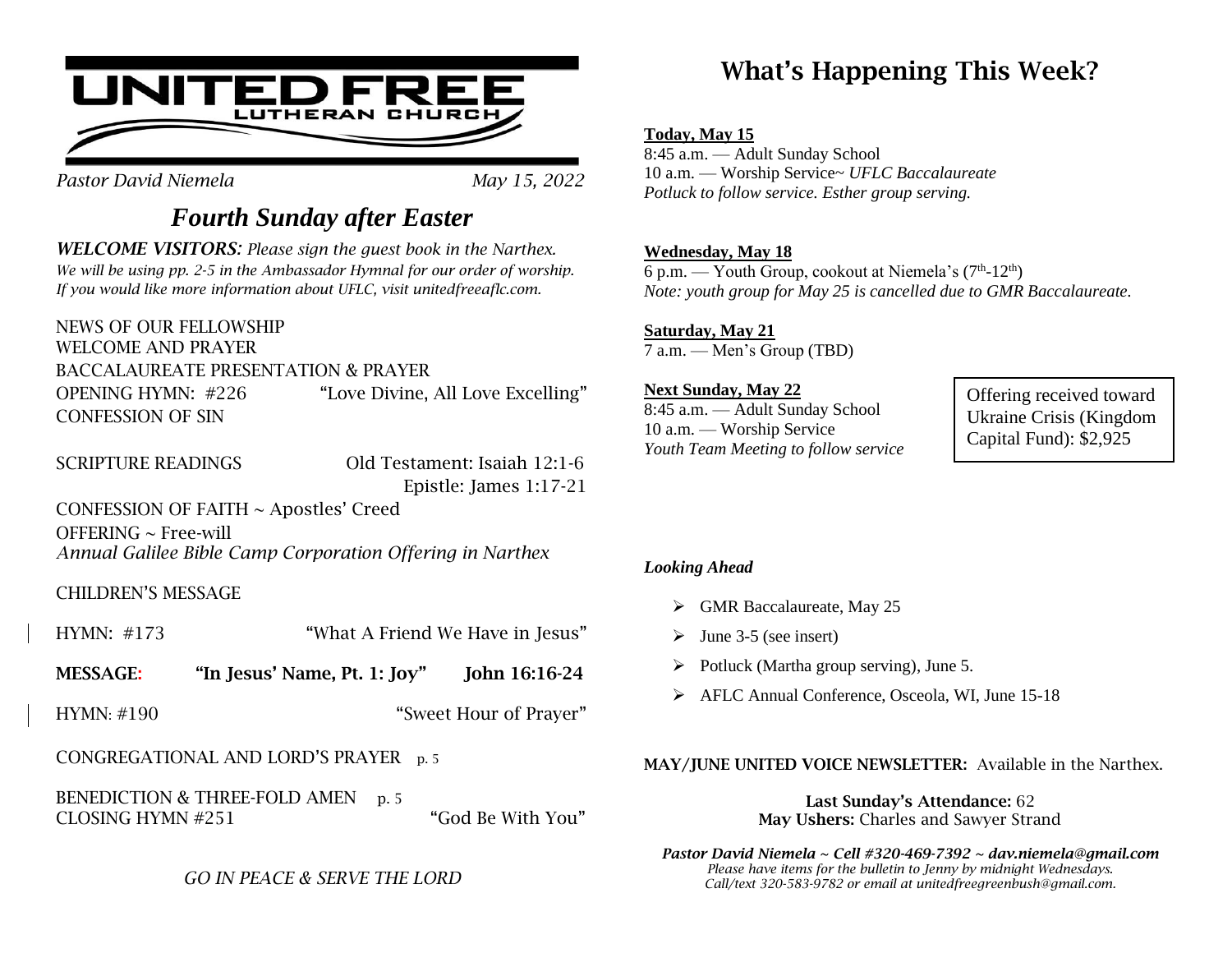## **In Jesus' Name, pt.1: Joy John 16:16-24**

*In Jesus' Name, grief's companion is joy.*

I. Enduring Joy \_\_\_\_\_\_\_\_\_\_\_\_\_

### **In Jesus' Name, pt.1: Joy John 16:16-24**

*In Jesus' Name, grief's companion is joy.*

II. Enduring Joy \_\_\_\_\_\_\_\_\_\_\_\_\_

II. Fulfilled Joy \_\_\_\_\_\_\_\_\_\_\_\_

II. Fulfilled Joy \_\_\_\_\_\_\_\_\_\_\_\_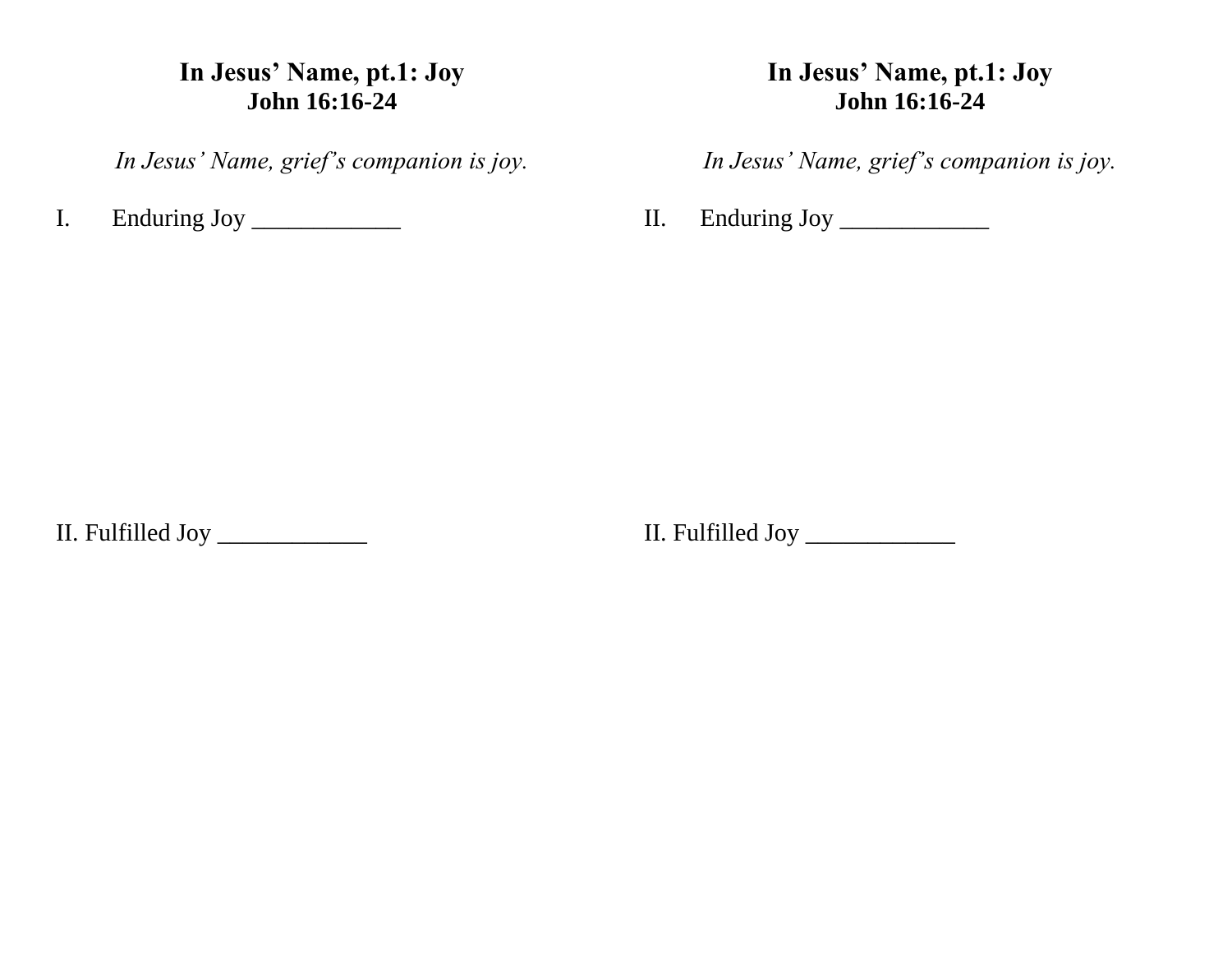## *CIRCLE OF SUNSHINE:*

*Please relay additions or deletions to Pastor David or Jenny Niemela*

#### New requests:

- Candace Gust, hospitalized with COVID
- Merton Kirkeide, recovery from COVID

#### Continuing to pray for:

- ➢ Friends and family of Sheldon Erickson, who passed
- ➢ Ukraine
- ➢ Health issues Sherry Briggs, Phyllis Lindland (Cindy Zarling's mother, broken leg), Bill Wagner, Dana Korman (D & S Christianson's nephew; complications after abdominal surgery); Bonnie Dallum (heart); Diane Von Ohlen (Jenny's mom; ALS), Marcie Sather, Gerald Berg, Nancy Amiot (multiple myeloma), Sheila Forst, & Sherman (Miranda Green's grandpa)
- ➢ Recovery Ellis Waage (stroke), Mark Larson (surgery), JoAnne Gunderson, Carol Waage (surgery), Pam Undeberg (stroke), Shantelle Wilson (remission), Carol Hemp, Sean (nephew of Gloria Gustafson), Chris Danzl, & Seth (Clows' grandson)
- ➢ Cancer patients Marvel Pesek, Randy Erickson, Dave Transgrud, Darol Melby, Mark Glad, & Mark Stephens

## *CIRCLE OF SUNSHINE:*

*Please relay additions or deletions to Pastor David or Jenny Niemela*

#### New requests:

- Candace Gust, hospitalized with COVID
- Merton Kirkeide, recovery from COVID

#### Continuing to pray for:

- ➢ Friends and family of Sheldon Erickson, who passed
- ➢ Ukraine
- $\triangleright$  Health issues Sherry Briggs, Phyllis Lindland (Cindy Zarling's mother, broken leg), Bill Wagner, Dana Korman (D & S Christianson's nephew; complications after abdominal surgery); Bonnie Dallum (heart); Diane Von Ohlen (Jenny's mom; ALS), Marcie Sather, Gerald Berg, Nancy Amiot (multiple myeloma), Sheila Forst, & Sherman (Miranda Green's grandpa)
- ➢ Recovery Ellis Waage (stroke), Mark Larson (surgery), JoAnne Gunderson, Carol Waage (surgery), Pam Undeberg (stroke), Shantelle Wilson (remission), Carol Hemp, Sean (nephew of Gloria Gustafson), Chris Danzl, & Seth (Clows' grandson)
- ➢ Cancer patients Marvel Pesek, Randy Erickson, Dave Transgrud, Darol Melby, Mark Glad, & Mark Stephens